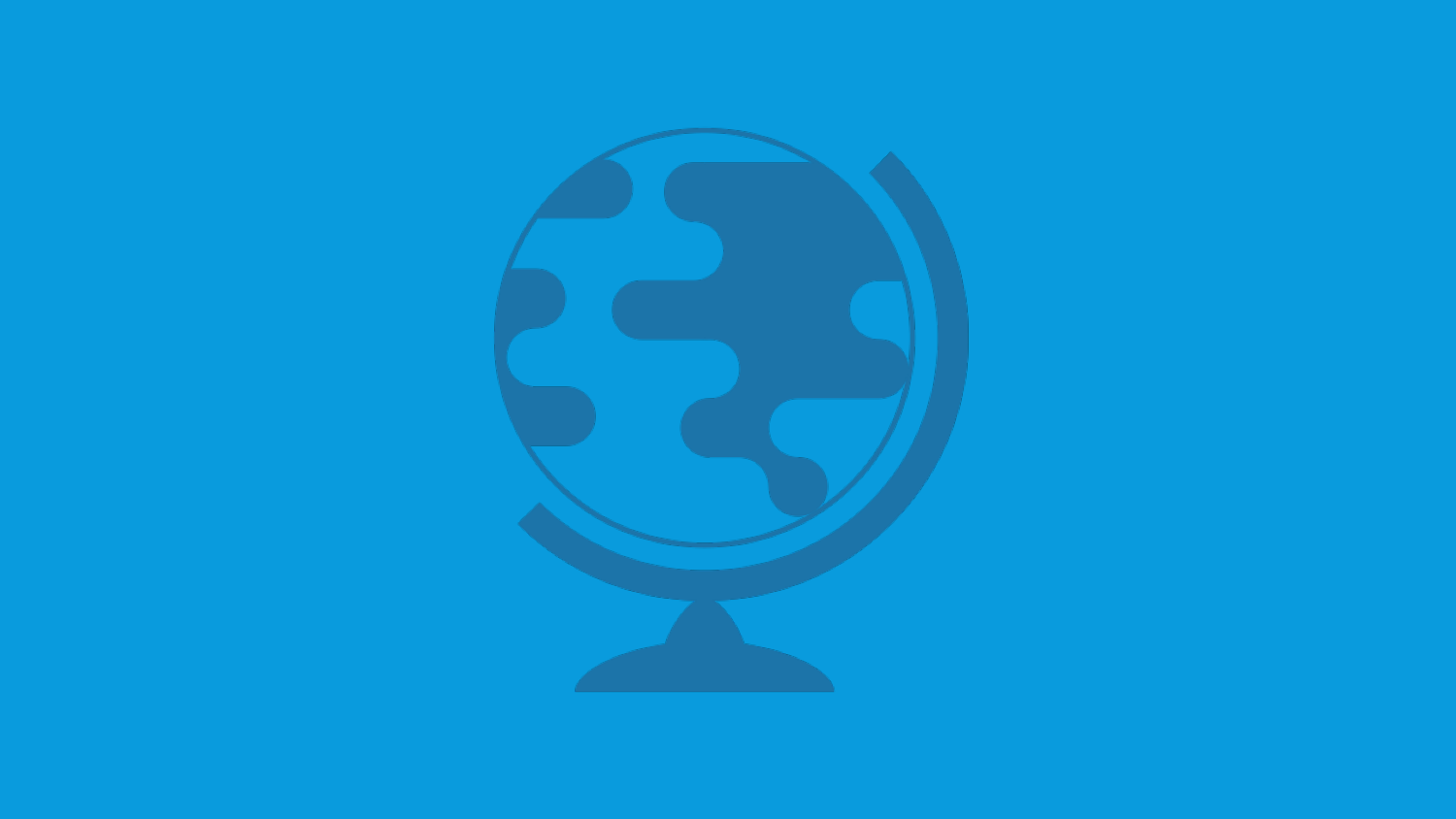Great philosophers expose or propose this idea in one or another way



#### HUMAN - UNITY INCLUSIVE DECISION TAKING

Kant´s moral system:

-The only good thing is good will

-Humanity as an end in itself –so that we only serve ourselves we can use ourselves just as a tool -Autonomy

-Categorical Imperative: "act in accordance with a maxim of ends that it can be a universal law for everyone to have" (MM 6:395).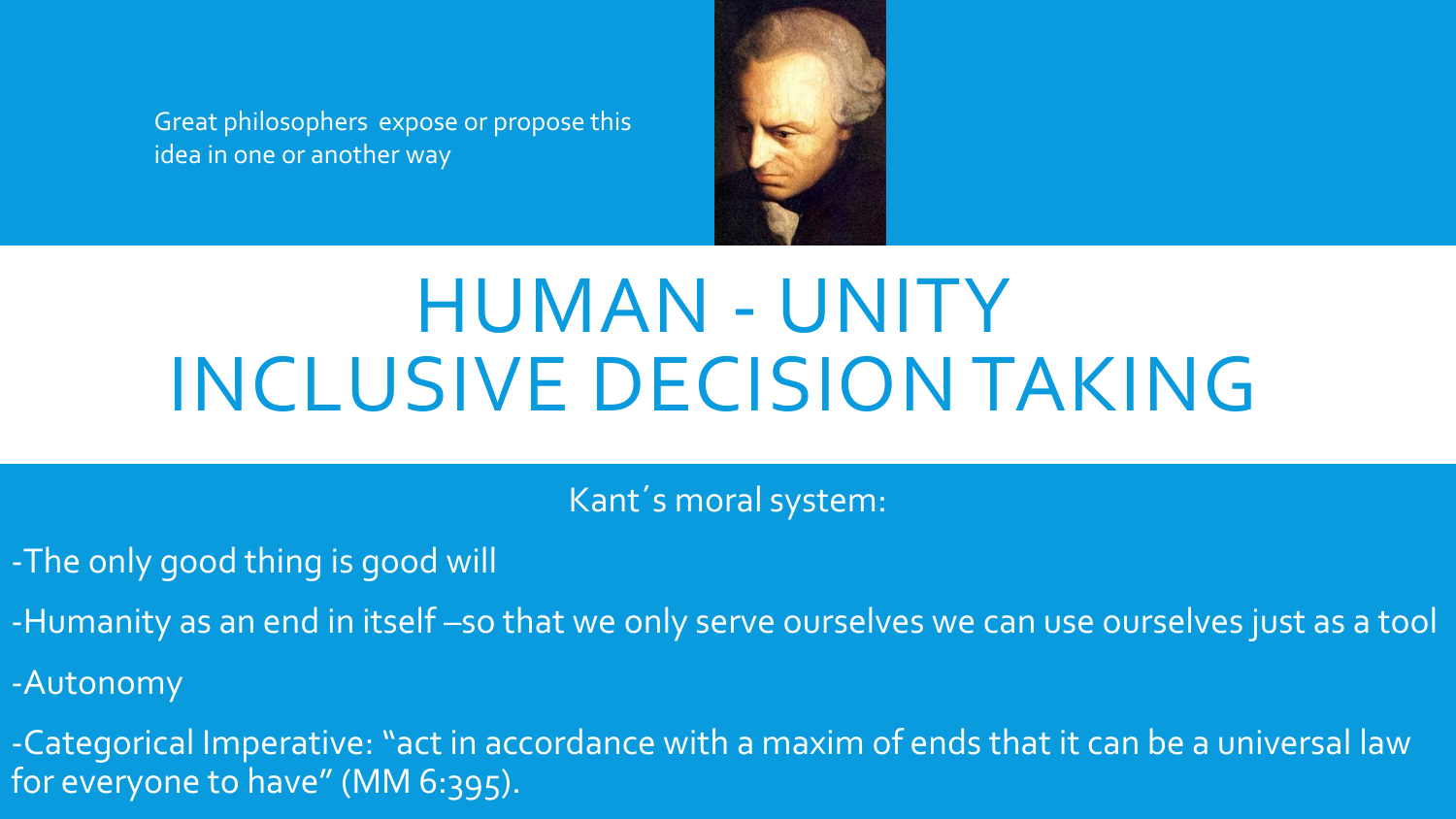#### **HUMAN - UNITY** INCLUSIVE DECISION TAKING

Inclusive decision taking signifies or implies transparent criteria, universality

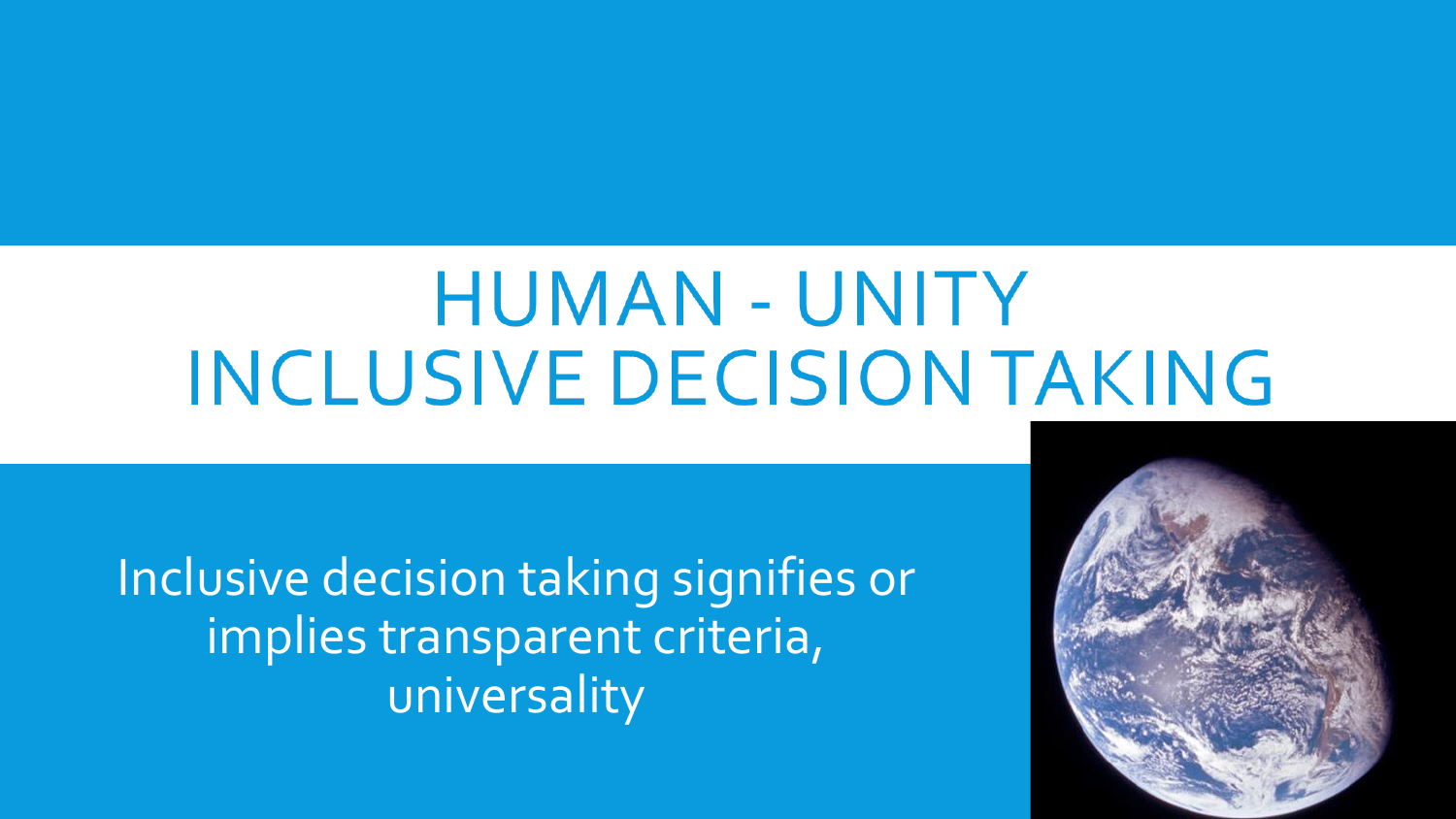

# HUMAN UNITY CRITERIA

**The criteria (cause)** of human unity or inclusive decision taking is that **in this way we will logically take decisions meant only to benefit us all** mutually and universally and will not take decisions meant to harm and destroy (each) other as we do now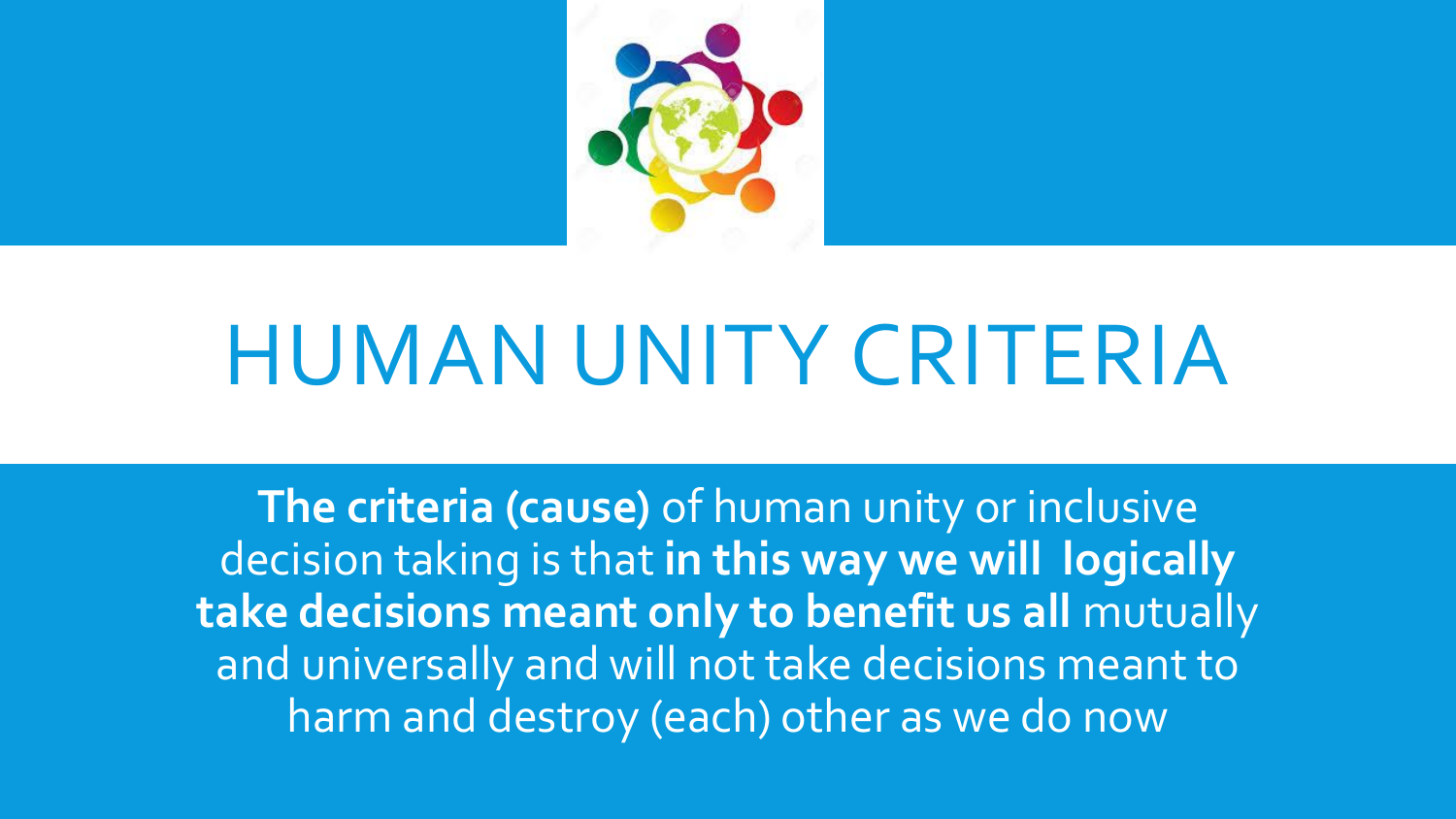

#### A DIFFICULTY TO IMPLEMENT HUMAN UNITY

Human unity cannot be a state initiative (it is not even a political issue since political issues refers to using violence and strategy)

Human unity is a responsibility of each person and it is contradictory and a nonsense to attribute this responsibility to the state since a state means exclusion or partiality (the opposite to inclusion and universality)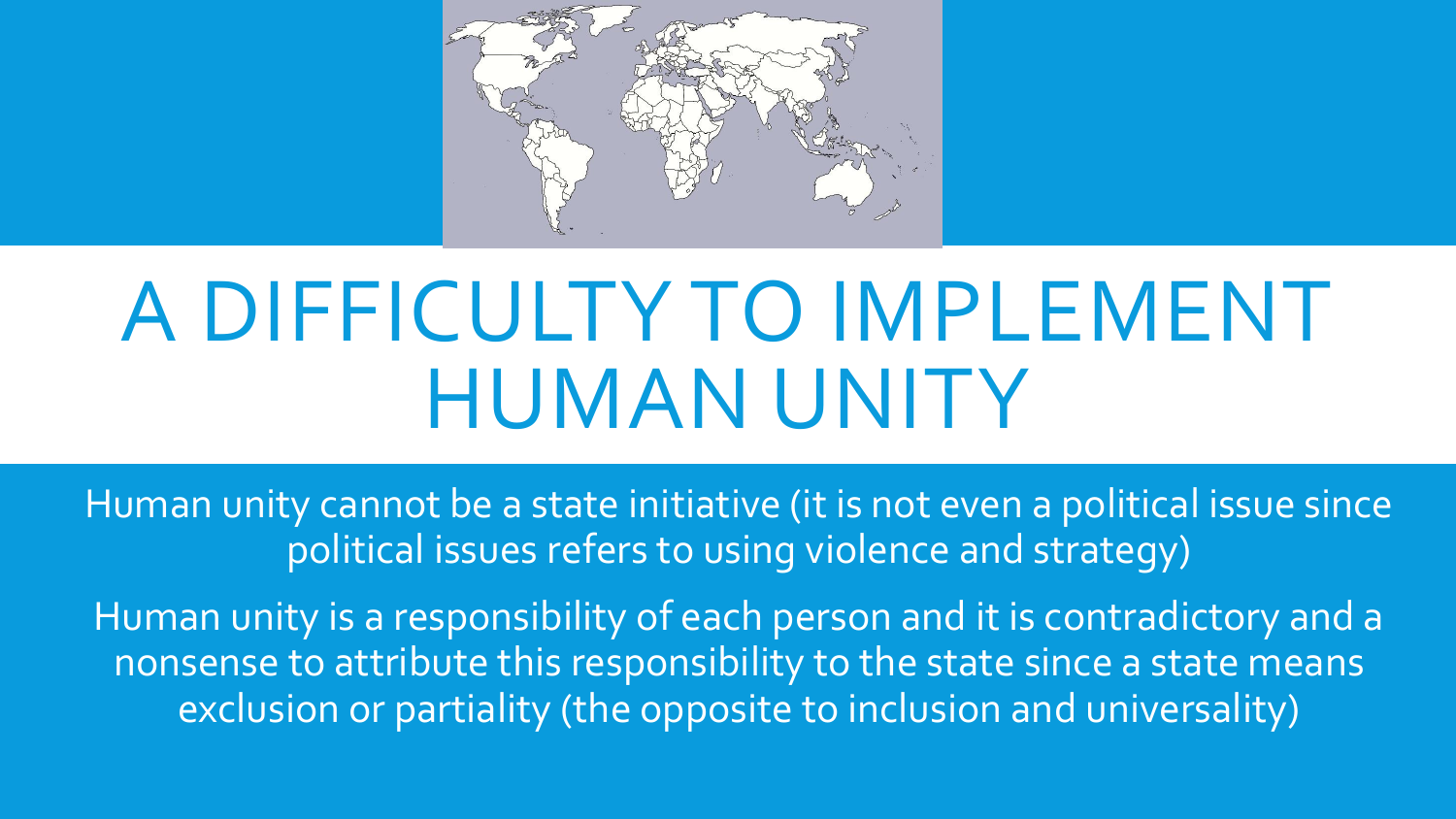

### INSTITUTION OF HUMAN UNITY SHARING SECURITY

A public, open and transparent world experts meeting aimed at setting up a shared security system and at recycling destruction means into means for serving Humanity.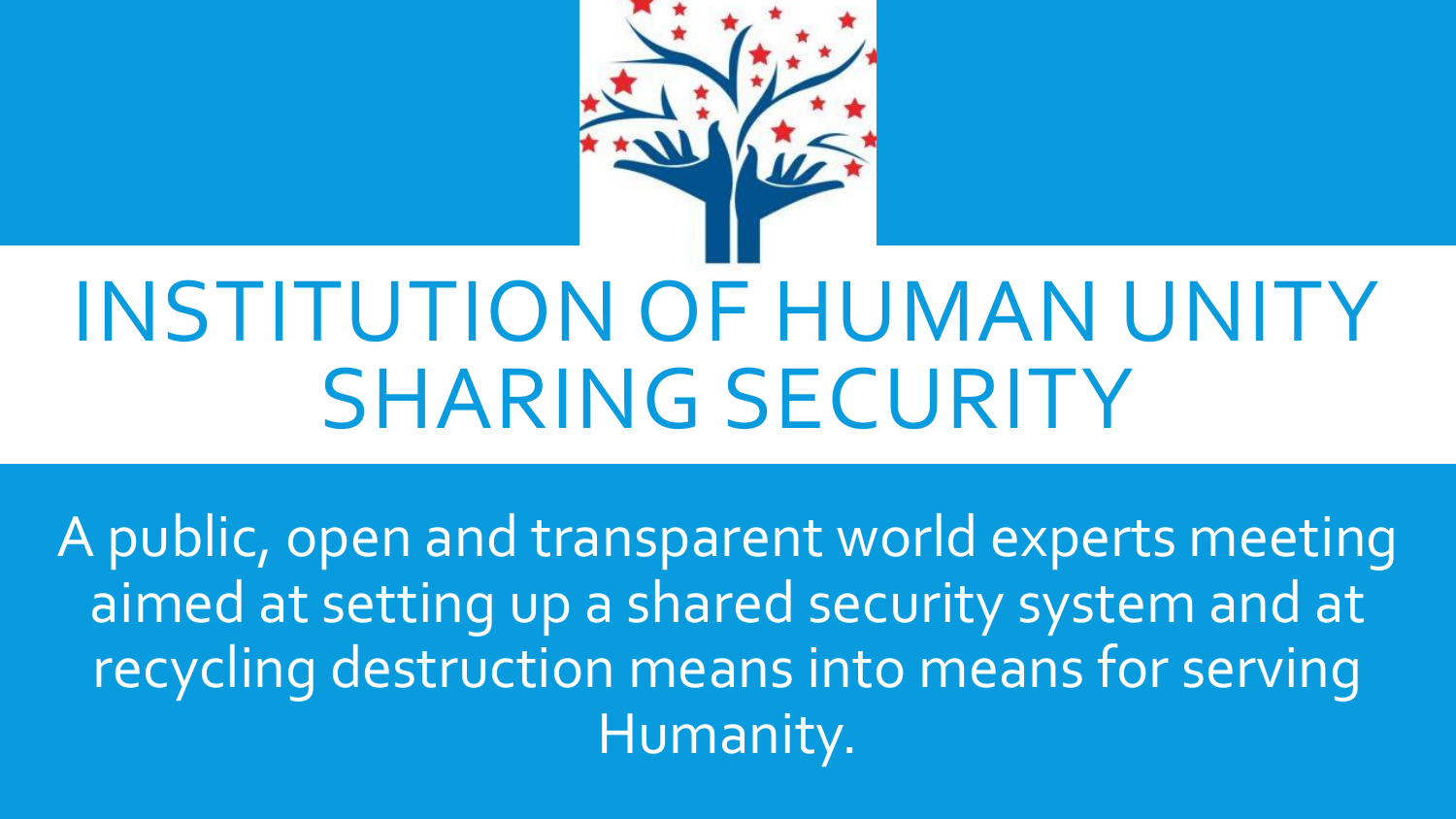

### INCLUSIVE COMMUNICATION & DECISION TAKING SYSTEM

Inclusive communication does not only includes information on what is proposed and is to be done but also the criteria for universal benefit which results in such initiative or causes it.

Once published those criteria and other needed data regarding to its implementation, it is enough to proceed with the execution of the initiative as long as there is not no more knowledge on any possible improvement or about any possible pernicious effect of it on anybody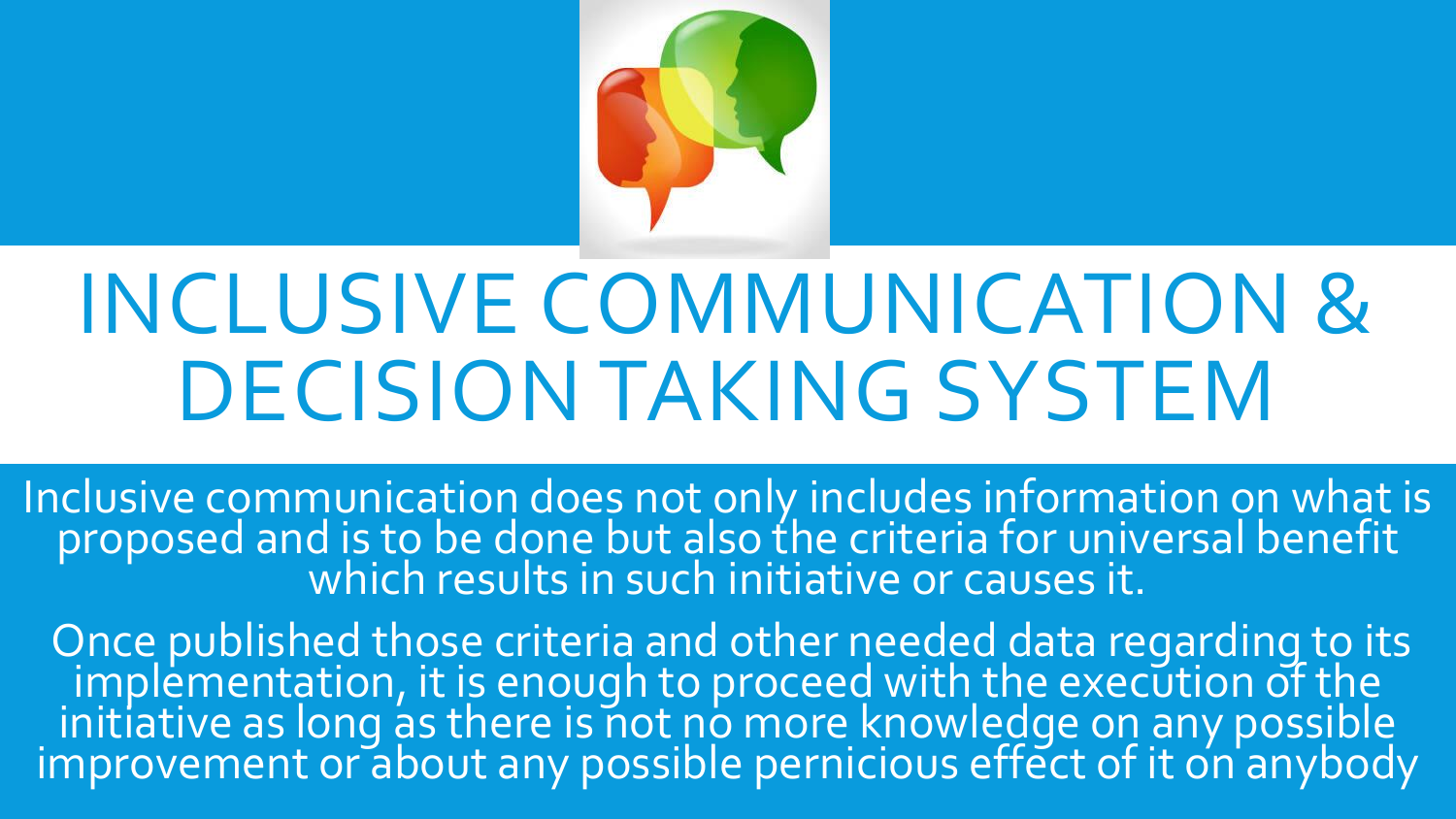

# INCLUSIVE DEVELOPMENT

Human development is the aim of the so-called peace dividend, or human asset. Resources previously intended to destruction purposes are now first intended to inclusion purposes. The priority is to provide the means of a dignified live to those who need it more (most underdeveloped areas) and also the means for their integration in the human community.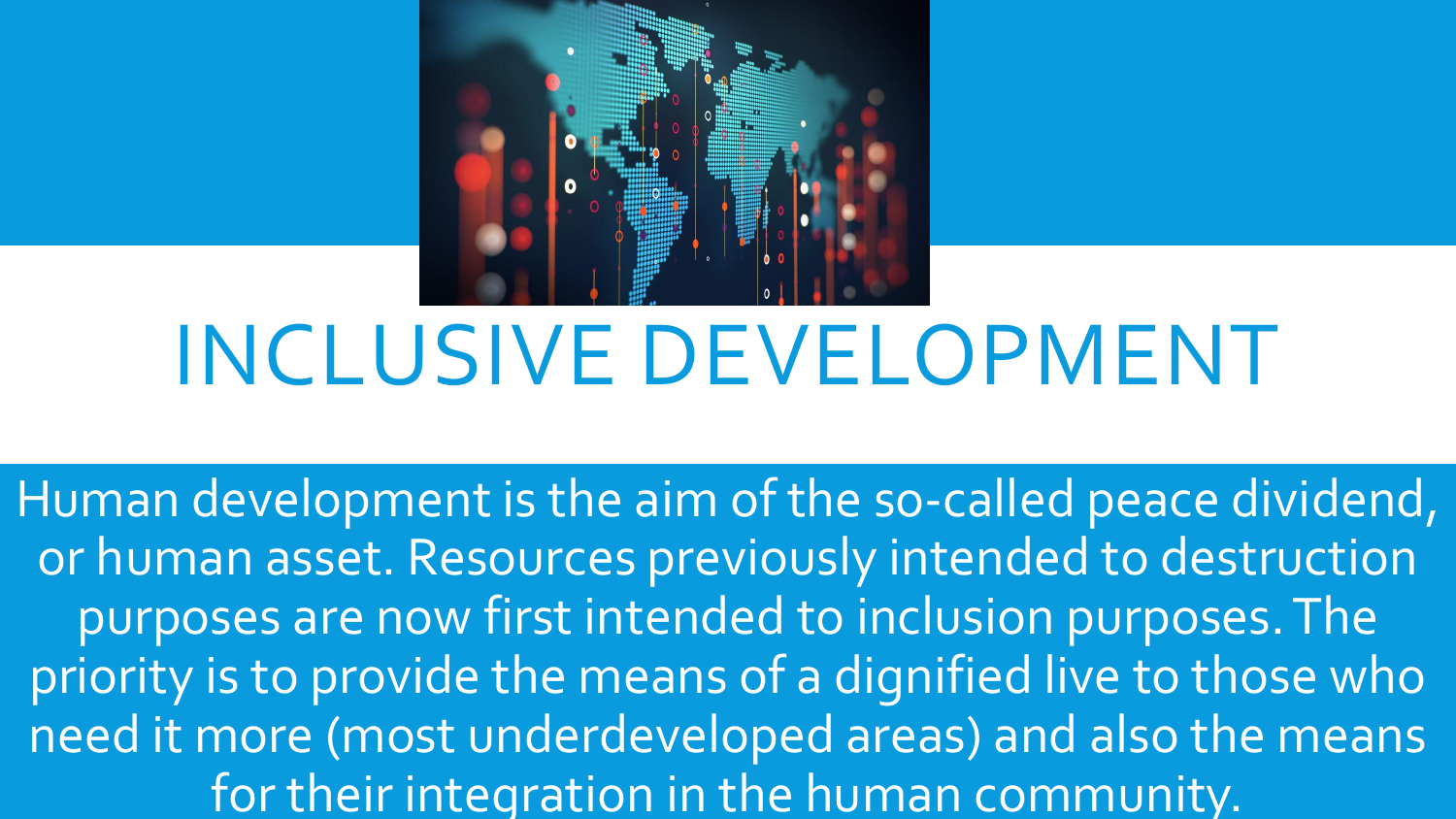

### INCLUSIVE DEVELOPMENT

A Women Working Group deals with women assuming their freedom and destiny.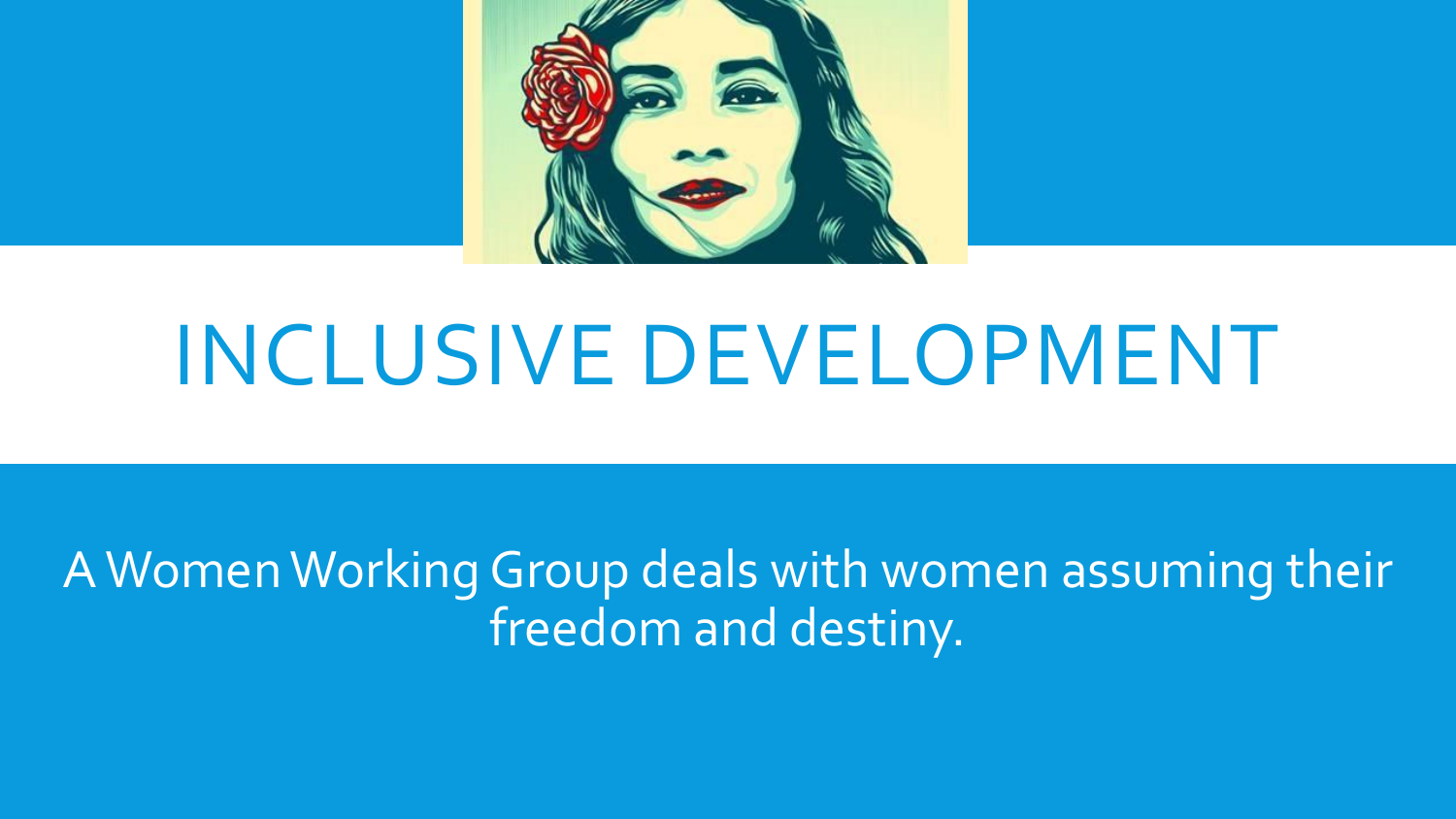

# INCLUSIVE DEVELOPMENT

Common, coordinated and cooperative development of those technologies serving to improve human quality of life and capabilities as: Food, Healthcare, Environment, Energy, Manufacture and Mobility (infrastructures included)